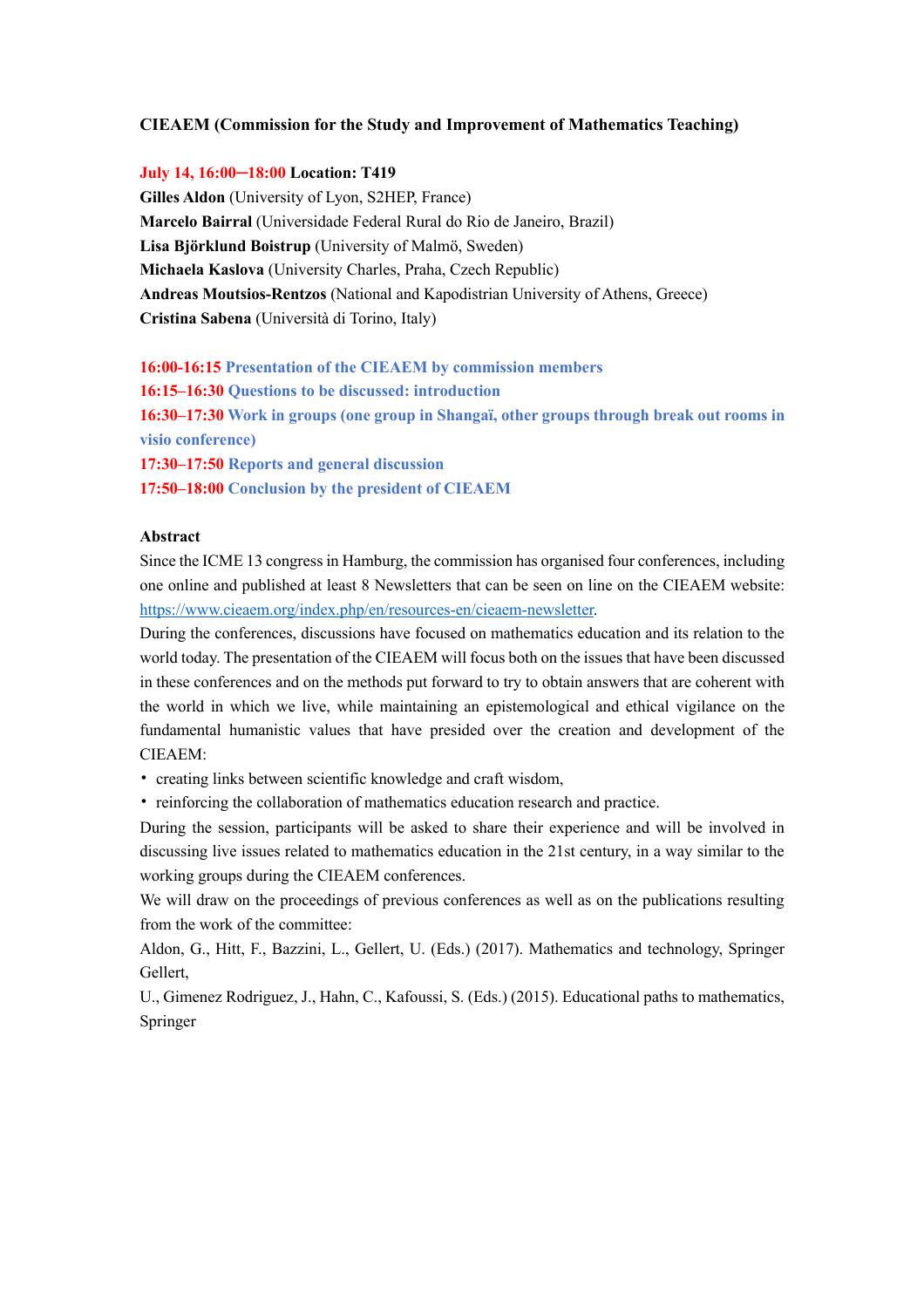# **HPM (International Study Group on the Relations between the**

## **History and Pedagogy of Mathematics)**

## **July 14, 16:00**─**18:00 Location: T423**

**Snezana Lawrence** (chair HPM) (Middlesex University, London)

**Prof. Ysette Weiss** (chair TSG 27) (Mathematical Institute, Johannes Gutenberg University, Mainz)

**Prof. David Guillemette** (Department of mathematics, Université du Québec à Montréal)

**Prof. Alexander Karp** (co-chair TSG 55) (Teachers College, Columbia University, New York)

**Desiree van den Bogaart** (co-chair TSG 27) (Centre for Applied Research in Education, Amsterdam University of Applied Sciences)

**16:00-16:15 Presentation of history of HPM, its relation to ICMI and some of its most recent activities (Ysette Weiss)**

**16:15–16:30 Some theoretical perspectives of HPM (David Guillemette) 16:30–16:45 The history of mathematics education: news from recent years (Alexander Karp)**

**16:45–17:00 History of mathematics in the classroom (Desiree van den Bogaart) 17:00–18:00 Interactive session with participants. What do they think is the relevance of HPMs topics and research questions? How does it relate to their own research interests and/or TSG's?**

## **Abstract**

HPM is the International Study Group on the Relations between the History and Pedagogy of Mathematics, affiliated to the International Commission on Mathematical Instruction (ICMI). By combining the history of mathematics with the teaching and learning of mathematics, HPM is the link between the past and the future of mathematics. The HPM study group aims to investigate different conceptions and views of mathematics. Its members study different eras, mathematicians, regional and national mathematical schools, mathematical textbooks, and many other topics from the rich history of mathematics. They seek to connect the history of mathematics as a discipline, its roles in education, and the roles that it continues to have in developing mathematical instruction and the curricula around the globe. Among the members of this group we find researchers in mathematics education,

mathematicians, historians of mathematics, teachers of mathematics and curriculum developers. The session will be held in online modus only.

## **ICTMA (International Study Group for Mathematical Modelling and Applications)**

## **July 14, 16:00─18:00 Location: T519**

**Gabriele Kaiser** (Organiser) (University of Hamburg)

**16:00-16:12 Educational studies in mathematics (Stanislaw Schukajlow, Gabriele Kaiser) 16:12–16:22 Mathematical thinking and learning (Gloria Stillman, Stanislaw Schukajlow,**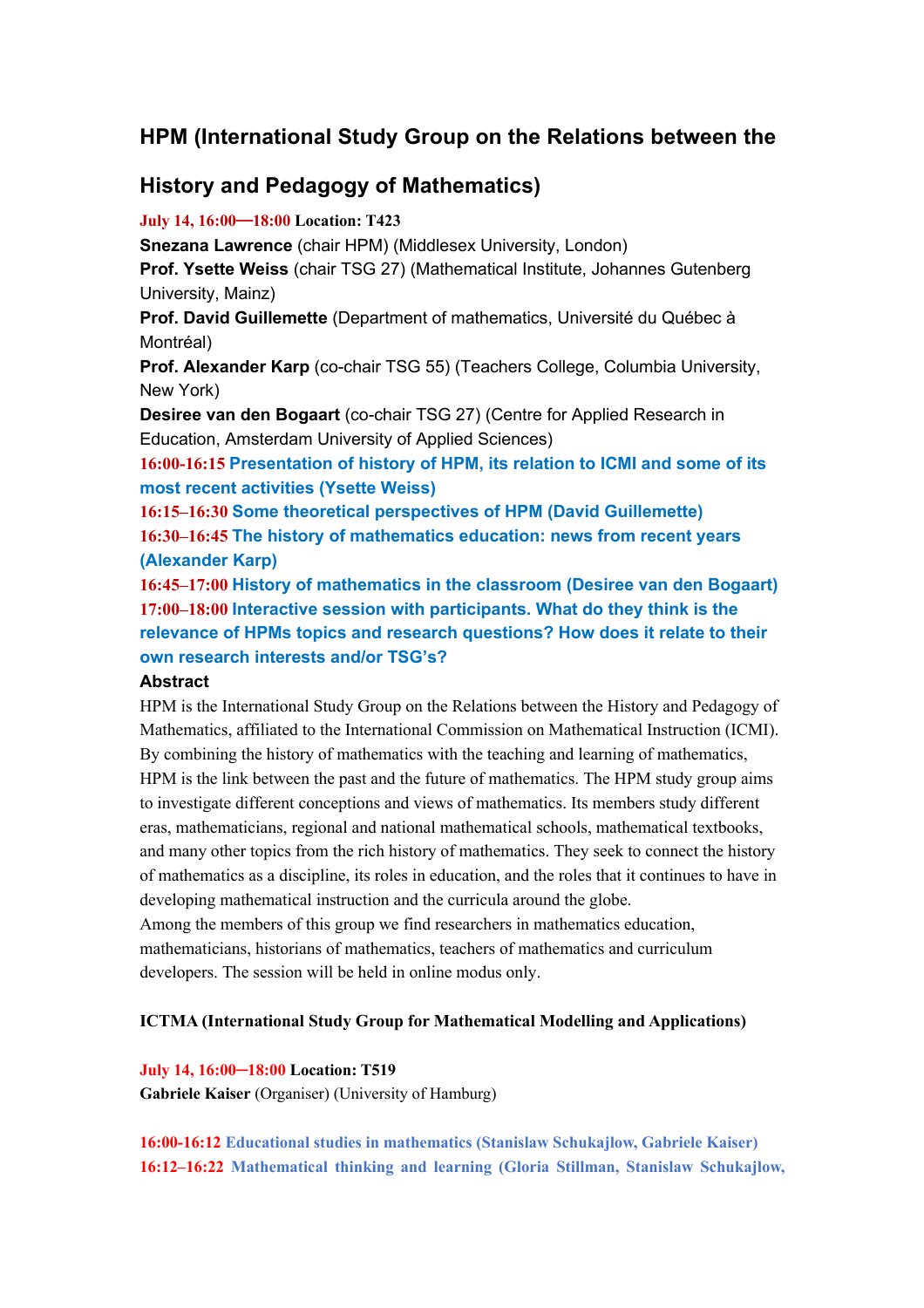**Gabriele Kaiser)**

**16:22-16:30 Quadrante**

**16:30–17:00 Report on mathematical modelling challenges (Jill Brown, Alfred Cheung) 17:00–17:15 Report on the planning for ICTMA20 in 2021 and 2022 (Hans Stefan Siller) 17:15–18:00 Results of a systematic literature survey on modelling competencies and possible consequences for ictma (Gabriele Kaiser, Mustafa Cevikbas)**

#### **Abstract**

The International Study Group for Mathematical Modelling and Applications (ICTMA) has been in existence since 1983. It meets biennially, usually in odd numbered years. The mission of ICTMA is to promote Applications and Modelling in all areas of mathematics – primary and secondary schools, colleges and universities. Members of ICTMA have developed innovative curricular activities aiming to foster applications and modelling at all educational levels and established according research to evaluate the effectiveness of these approaches.

In the planned session, the president of ICTMA, Gabriele Kaiser, will give an overview on the current activities. Special focus will be on the edition of two special issues in Educational Studies in Mathematics and Mathematical Thinking and Learning. Gloria Stillman and Stanislaw Schukajlow will support this presentation. Furthermore, Jill Brown and Alfred Cheung will describe activities from the International Mathematical Modelling Challenges. Hans Stefan Siller, the chair of ICTMA20, will report on the planning for ICTMA20, which will be postponed from 2021 to 2022 due to the Covid-19-pandemic. The session will close with a talk by Gabriele Kaiser and Mustafa Cevikbas, in which briefly the results of a systematic literature survey on modelling competencies and possible consequences for ICTMA will be discussed. All members of ICTMA and interested scholars are highly welcome.

## **ISDDE (International Society for Design and Development in Education)**

#### **July 14, 16:00─18:00 Location: T523**

**Professor Geoff Wake** (University of Nottingham, U.K.) **Lynne McClure** (Director) Cambridge Mathematics, U.K.) **Professor Susan McKenney** (University of Twente, Netherlands) **Professor Geoff Wake** (University of Nottingham, U.K.) **Lynne McClure** (Director) Cambridge Mathematics, U.K.)

**16:00-16:30 What is ISDDE? Who are its members and what do they do together? (Professor Geoff Wake, Lynne McClure) 16:30–17:15 Presentation: Educational designer (Professor Geoff Wake) 17:15–18:00 Plenary (Lynne McClure)**

#### **Abstract**

ISDDE, the International Society for Design and Development in Education has a strategic goal – to improve the impact on education of the design and development of educational materials in mathematics and related STEM disciplines.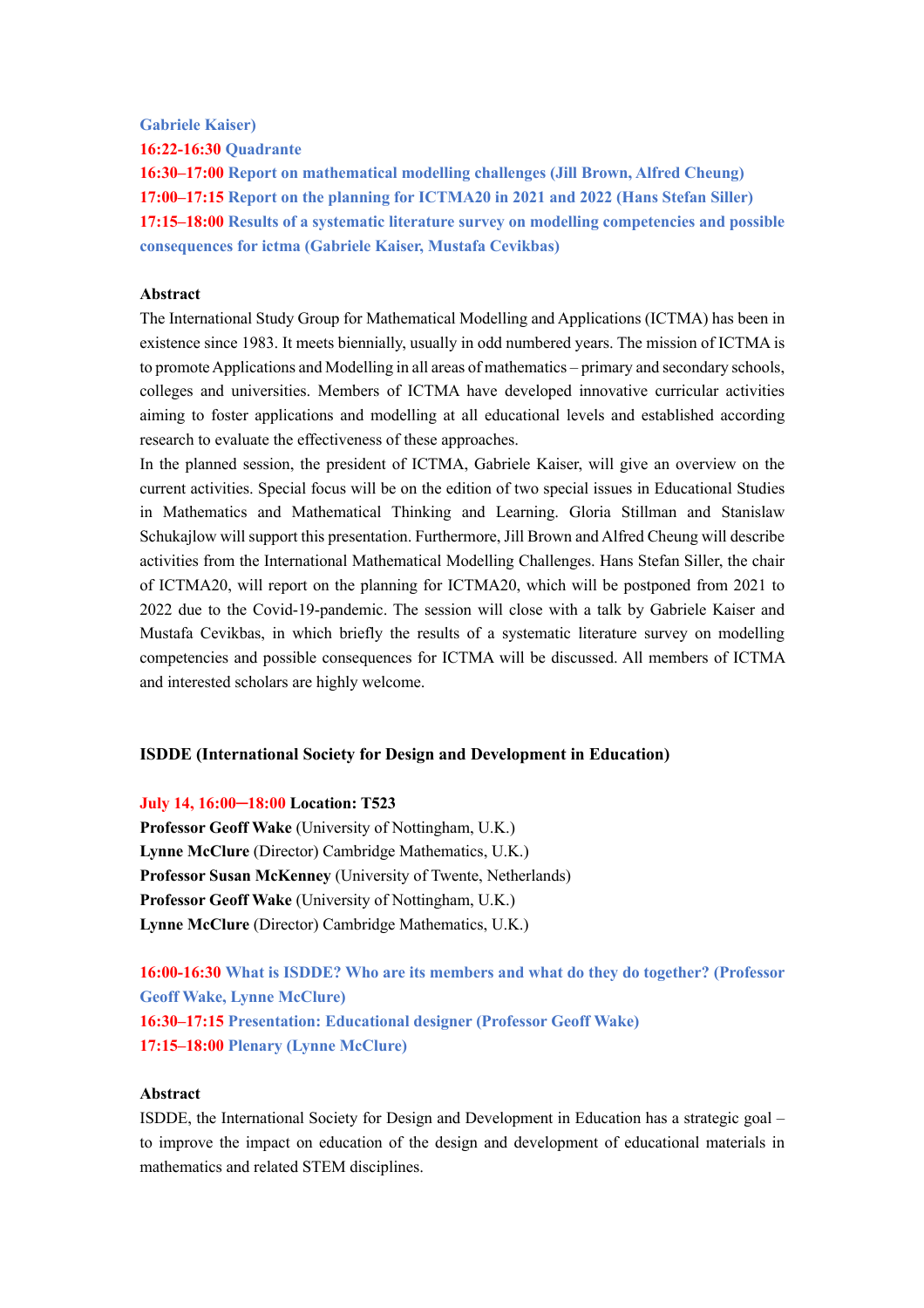In seeking to advance the development of a coherent, mutually-supportive and self-critical professional design and development community in mathematics education the work of the society's membership spans many issues in terms of research and practice: pedagogy, curriculum, assessment, professional development to name a few. Also fundamental to our aims is our desire to develop the theoretical and conceptual infrastructure of the field.

In this session we hope to give a sense of our interests and work. There will be an opportunity to gain an understanding of some of the breadth of this as we showcase our recent online international conference bringing together educational designers from across the world with a particular focus on designing for equity and diversity.

The session will be entirely online and give an insight into key issues in educational design as well as an opportunity to find out more from members of the Executive Committee. Members attending the session will be Professor Geoff Wake, University of Nottingham, U.K., Lynne McClure, Director Cambridge Mathematics, U.K. and Professor Susan McKenney University of Twente, Netherlands.

#### **IOWME (International Organisation of Women in Mathematics Education)**

#### **July 14, 16:00─18:00 Location: T116**

**Jennifer Hall, Monash** (University, Melbourne, Australia) **Eva Norén** (Stockholm University, Sweden) **Vanessa Neto** (Universidade Federal de Mato Grosso do Sul, Campo Grande, Brazil)

**16:00-16:10 Welcome and opening of the meeting (Eva Norén) 16:10-17:00 Lecture (Innovations in 'gender issues' research) (Jennifer Hall) 17:00-18:00 Quadrennial meeting** •**Start of meeting** •**Report from 2016 – 2021** •**Election of two conveners for 2021 – 2024 (suggested are Jennifer Hall and** 

**Vanessa Neto)**

#### **Abstract**

The organization is an international network of individuals and groups who share a commitment to achieving equity in education and who are interested in the links between gender and the teaching of learning of mathematics. In our meeting at ICME 14 we will have one presentation and giving a perspective on gender issues in mathematics education. We will also deal with the quadrennial election of convenors.

#### **MCG (International Group for Mathematical Creativity and Giftedness)**

**July 14, 16:00─18:00 Location: T218 Viktor Freiman** (Université de Moncton, Canada) **Marianne Nolte** (Universität Hamburg, Germany)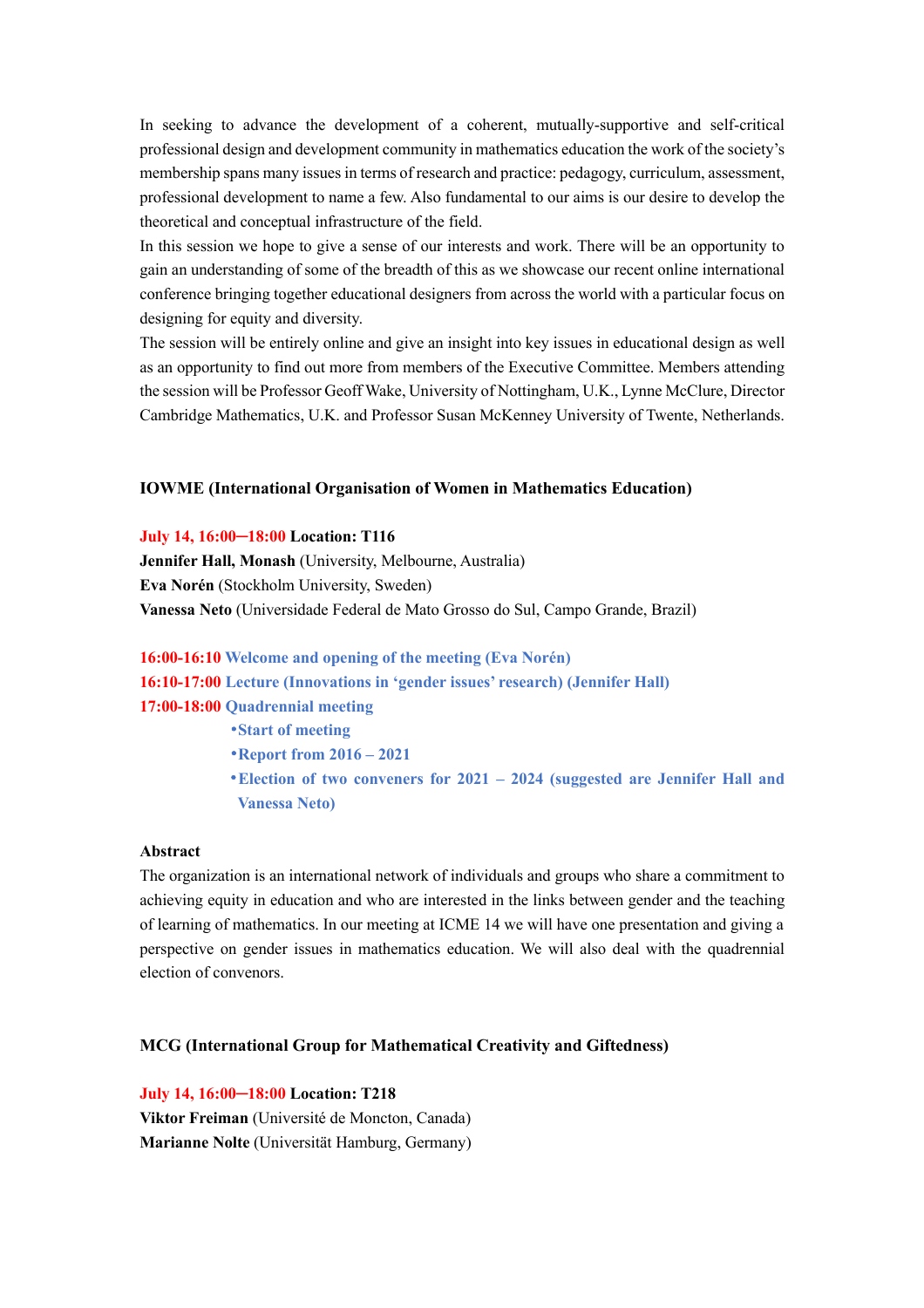**16:00-16:10 A short presentation of the International Group for Mathematical Creativity and Giftedness (MCG)**

**16:10–16:40 Marianne Nolte: Why should mathematically gifted students be supported? 16:40–17:00 Discussion**

**17:00–17:40 Viktor Freiman: Examples for fostering mathematical creativity in inclusive settings through challenge and enrichment for all**

**17:40–18:00 Information about our next conference and Q & A period**

#### **Abstract**

Mathematical Creativity and Giftedness (MCG) is an exciting topic that draws the attention of more and more educators around the world. Many countries have made a substantial effort in supporting research and practice. Yet, more effort is still necessary in order to support the development of creativity and giftedness at different educational levels in and beyond the school settings. And this effort needs to be supported by research data on existing and novel practices in teaching and learning. Several challenges educators face, particularly during a pandemic time, need to be collectively addressed to find new ways of interaction and communication with students, with teachers and with educational researchers.

The International Group for MCG (https://www.igmcg.org/) brings together mathematics educators, mathematicians, researchers, and others who are inspired to nurture and support the development of mathematical creativity and the realization of mathematical promise and mathematical giftedness.

Our group aims to promote and encourage research and to develop educational practices in the field of MCG. Moreover, the group supports dissemination of information concerning the role of teacher knowledge and teacher's education in order to fulfill realization of student's mathematical potential and develop their mathematical creativity. Open to everyone interested in our work, we particularly welcome emergent researchers and practitioners who wish to join our group and to whom we will offer guidance and support in the MCG-related areas. Our overarching goal is to stimulate national and international collaboration among researchers and practitioners to promote the aims and the ideas of the Group.

Bi-annual MCG conferences since the origin of MCG in 1999 in Muenster, Germany, have contributed to the foundation of the Group itself and are vital to stimulate sharing knowledge and to boost international collaborations with people from different backgrounds and from all over the world.

Despite the continuing pandemic, which forces many conferences to be postponed or cancelled, we are cautiously optimistic in announcing the next MCG conference which will be held in Las Vegas, USA:

September 25-28, 2022

Alexis Park All Suite Resort and Conference Center, Las Vegas, NV, USA

Our team is engaged in preparing this conference and we're looking forward to seeing people onsite, not only virtually. Meeting in person with colleagues and friends, making new friends, learning and discussing together will help us to promote further development of gifted and creative students all over the world. For more information, we invite you to visit our website at www.igmcg.org! Warm greetings to you all and stay healthy!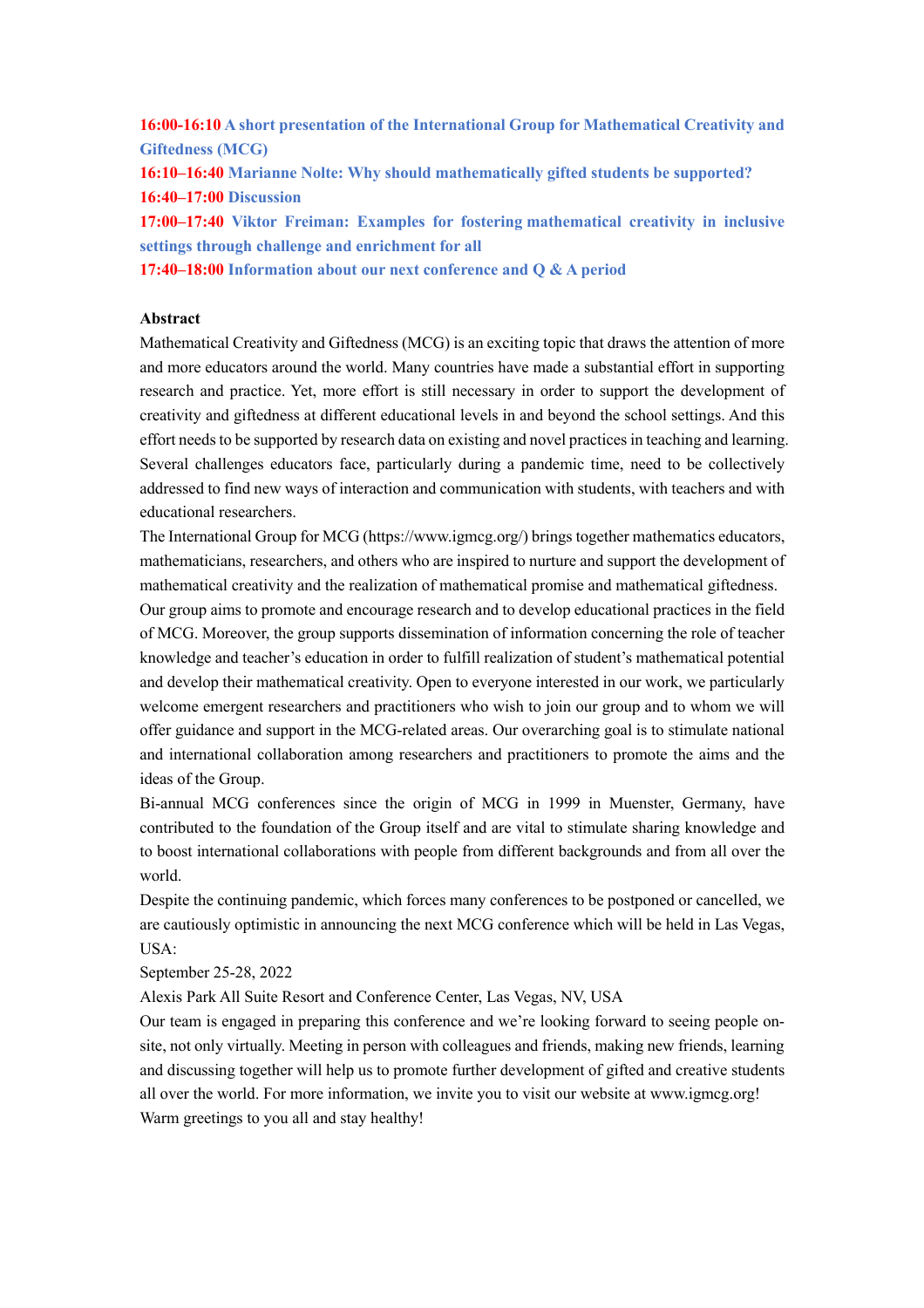#### **PME (International Group for the Psychology of Mathematics Education)**

#### **July 14, 16:00─18:00 Location: T316**

**Markku Hannula** (President of PME) (University of Helsinki) **Einat Heyd-Metzuyanim** (vice-president) (Technion, Israel Institute of Technology) **Jydy Anderson** (secretary) (University of Sydney)

**16:00-16:15 Welcome and meeting 16:15-16:50 Video-presentation 16:50–18:00 Online discussion (chaired by Hannula)**

#### **Abstract**

The International Group for the Psychology of Mathematics Education (PME) is a well-established scientific organization focusing on research in mathematics education. The name of the organization reflects its origins in the psychological study of mathematical thinking and learning, yet currently the scientific perspectives have grown wider and the yearly conferences bring together people using, for example, educational, sociological, or neuropsychological theories and methods.

The session will give an overview of scientific and organizational activities of PME. A yearly conference is our main activity, the 44th conference taking place soon after ICME-14. Due to uncertainties with travel, the PME 44 will be a fully online event. In addition to the yearly regular conferences, PME has supported regional conferences (one in Chile, one in Russia) to make access to PME easier for researchers from underrepresented countries in these regions. In 2022 our yearly conference will be in Alicante, Spain. PME supports underprivileged researchers in various ways: an early bird submission system connects a novice researcher with an experienced mentor to support their conference submission preparation, Skemp Fund provides grants for conference participants, and Early Researcher day and seminars provide targeted programs for beginning researchers. PME has recently been accepted as a Charitable organization under UK law, and we welcome ICME participants to discuss the possible future activities that would support mathematics education around the world.

#### **AFRICME (African Regional Congress on Mathematical Education)**

**July 14, 16:00─18:00 Location: T120 Contact Person: Fredrick Mtenzi, Alphonse Uworwabayeho**

#### **TBA**

**CIBEM (Congresso Iberoamericano de Educação Matemática / Iberoamerican Congress of Mathematics Education)**

**July 14, 16:00─18:00 Location: T124 Contact Person: Almeida Bairral, Agustín Carrillo de Albornoz Torres**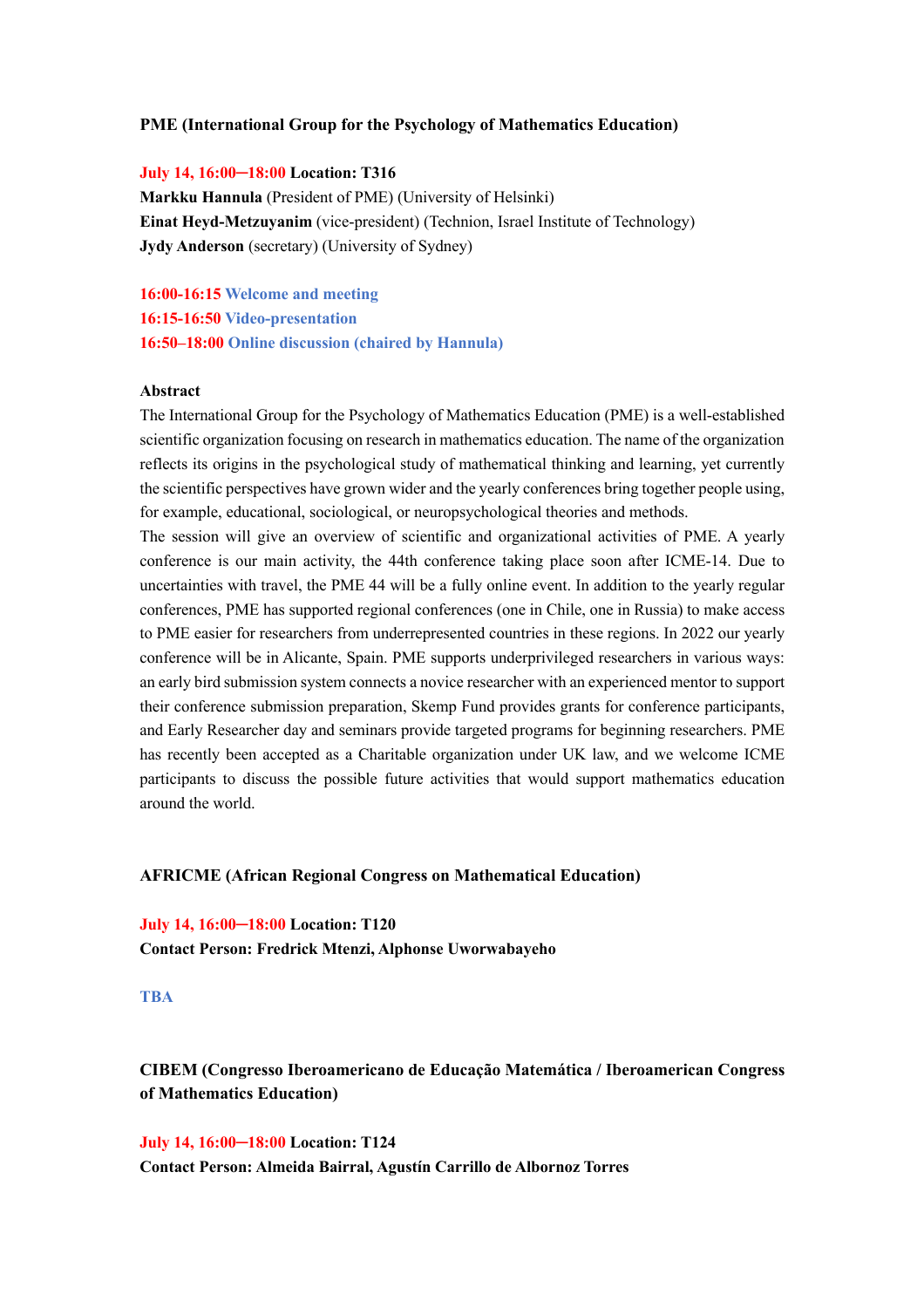**16:00-16:05 Video-presentation 16:05-18:00 Online discussion**

#### **ERME (European society for Research in Mathematics Education)**

**July 14, 16:00─18:00 Location: T323 Carl Winsløw (President of ERME)**

**16:00-16:10 A general presentation of ERME**

**16:10–16:20 A presentation of activities of YERME (early career scholars of ERME) 16:20–16:30 A presentation of and invitation to CERME12 (Bolzano, Italy, Feb. 2-6, 2021) 16:30–18:00 A panel of 5-6 representatives of ERME will interact with the audience, taking questions and comments in view of participants' future communication, collaboration and cooperation in and with ERME.**

## **Abstract**

The European society for Research in Mathematics Education was founded in 1997 by representatives from 16 European countries. The Society aims to enable communication of information to enhance the visibility and availability of European research on mathematics education (in Europe and all over the world). Media of communication include proceedings, journals, newsletters, books, the internet, web sites, video Congress, interactive CD-ROMs, virtual groups. The most important meeting points of the ERME are the biannual CERME congresses.

The Society supports graduate students and early career researchers in a variety of ways, including summer schools, webinars and channels that permit interaction and networking. These activities are organized in the YERME branch of ERME ("Y" indicating "young")

The Society also supports other activities that help to achieve the objectives of communication, cooperation and collaboration between members, such as activities within emerging research communities and cooperation with other academic societies.

## **MERGA (Mathematics Education Research Group of Australasia)**

# **July 14, 16:00─18:00 Location: T128**

## **Catherine Attard (President of MERGA)**

#### **16:00-16:35 Video-presentation**

- •**Introduction to MERGA: President, Prof. Catherine Attard**
- •**Overview of MERGA Journals: Prof. Peter Grootenboer, Editor in Chief, Mathematics Education Research Journal (MERJ)Assoc. Prof. Tracy Muir, Editor, Mathematics Teacher Education Development (MTED)**
- •**Launch of Research in Mathematics Education in Australasia 2015-2019 Assoc. Prof. Jenni Way**

```
16:35-18:00 Q&A
```